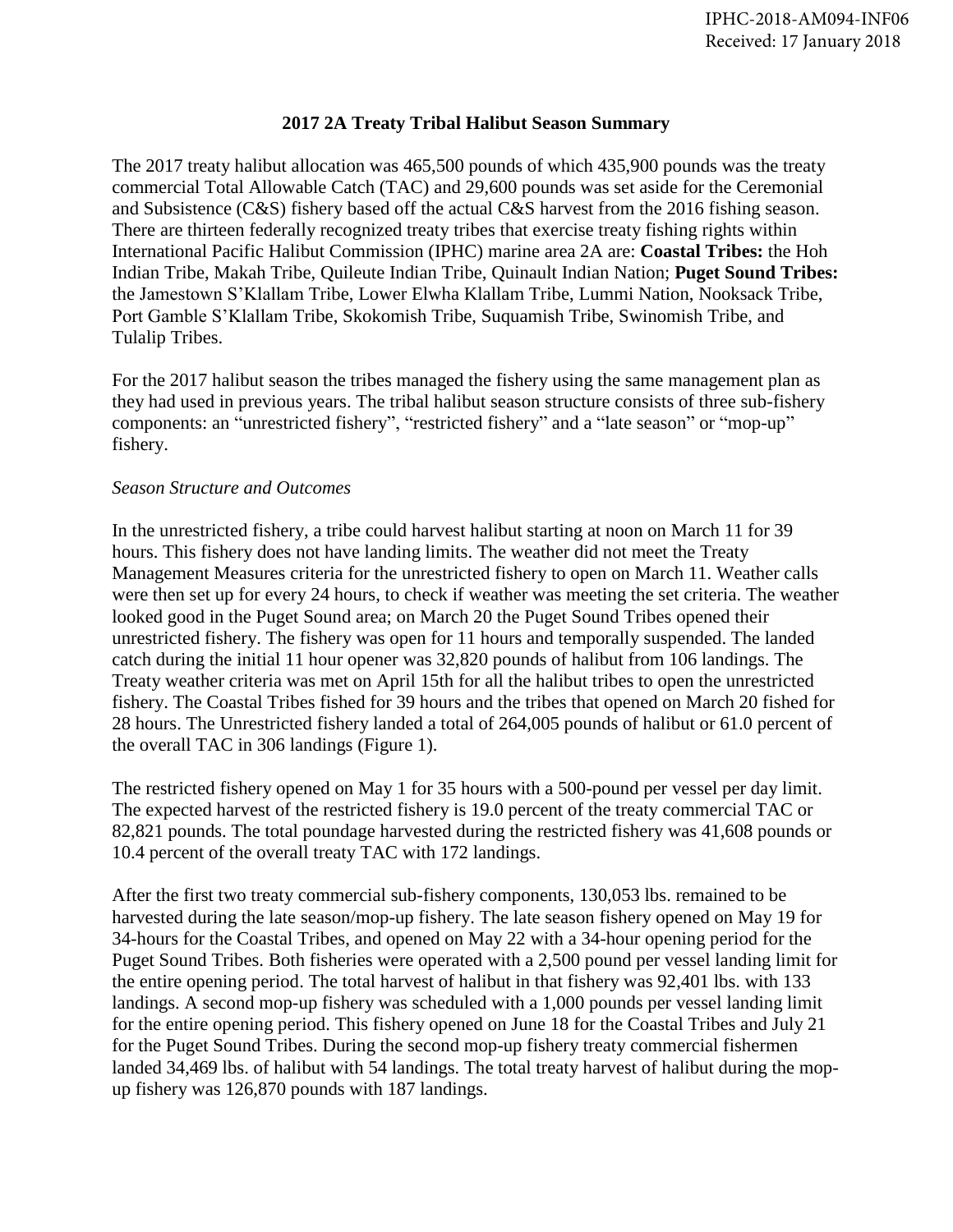The 2017 tribal halibut commercial season closed on July 23, 2017. The total tribal commercial halibut catch in 2017 was 432,483 dressed pounds, leaving 3,417 pounds of halibut in the Tribal commercial TAC (Table 1). The C&S halibut fishery continued through December 31, 2017.

**Table 1.** Summary of the three commercial fishery components in dressed pounds, landings, and dates (hours) of the fishery season.

| <b>Fishery Component</b> | lbs (dressed) | Landings | <b>Dates</b>                                                                                                             |
|--------------------------|---------------|----------|--------------------------------------------------------------------------------------------------------------------------|
| Unrestricted             | 264,005       | 306      | March 20 (Puget Sound<br>Tribes - 11 hrs); April<br>15-16 (Coastal Tribes -<br>39 hrs; Puget Sound<br>Tribes - 28 hours) |
| Restricted               | 41,608        | 172      | May 1-2 (35 hrs)                                                                                                         |
| Late Season #1           | 92,401        | 133      | May 19-20/22-23 (34<br>hrs)                                                                                              |
| Late Season #2           | 34,469        | 54       | June 18-19/July 21-22<br>$(34 \text{ hrs})$                                                                              |
| Total                    | 432,483       | 665      |                                                                                                                          |

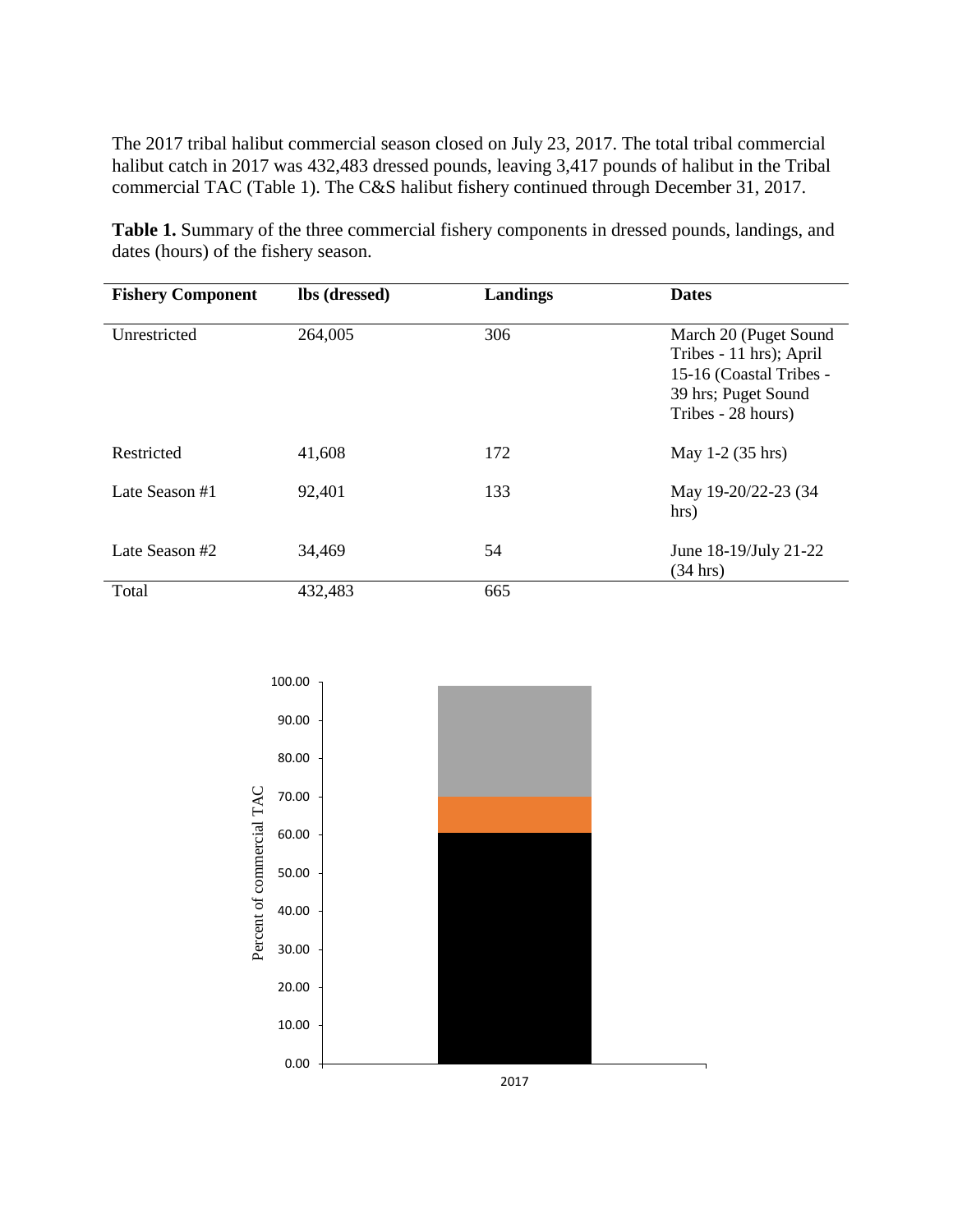**Figure 1.** Percent composition of tribal TAC by unrestricted (black), restricted (orange) and late season (gray) during the 2017 commercial season; the unharvested 3,417 fish were 0.78% of the commercial TAC and are not visible on this graph.

## *Fishery Performance over Time*

Equation 2.

The performance of the commercial fishery is measured using weight-per-unit-effort (WPUE) from the unrestricted component of the fishery – it comprises the majority of the commercial fishery catch, has the greatest, most widespread participation among the three sub-fisheries, and is considered optimal for measuring fishery performance. For the Coastal Tribes, WPUE is modeled using the number of dressed lbs. (reduced by 10% for head off, and 2% for ice and slime), divided by the number of landings divided by the number of hours fished – The Coastal Tribes do not tend to make multiple landings per day (Eq. 1). For the Puget Sound Tribes, multiple landings may be made on each day, so dressed lbs. are divided by the number of vessels participating and divided by the number of hours (Eq. 2).

Equation 1. 
$$
WPUE_{coastal} = \frac{lbs}{hours}
$$

$$
WPUE_{PS} = \frac{lbs}{hours}
$$

Total WPUE was approximately 23 lbs. per unit of effort per hour during the 2013 – 2015 commercial seasons, and rose to 30 lbs./effort/hr during the 2016 – 2017 seasons. Coastal Tribes' WPUE has risen each year during 2014 - 2017. Puget Sound Tribes' WPUE has generally fluctuated about the mean WPUE of 12 lbs./effort/hr but increased to 17.16 lbs./effort/hr during the 2017 season (Table 2, Figure 2).

**Table 2.** WPUE for the unrestricted component of the commercial fishery during 2013 – 2017 commercial seasons.

| Year | <b>Total WPUE</b> | <b>Ocean WPUE</b> | <b>Puget Sound WPUE</b> |
|------|-------------------|-------------------|-------------------------|
| 2013 | 23.08             | 66.70             | 11.34                   |
| 2014 | 23.66             | 54.08             | 13.52                   |
| 2015 | 23.08             | 70.98             | 11.11                   |
| 2016 | 30.28             | 96.84             | 12.39                   |
| 2017 | 30.63             | 100.30            | 17.16                   |